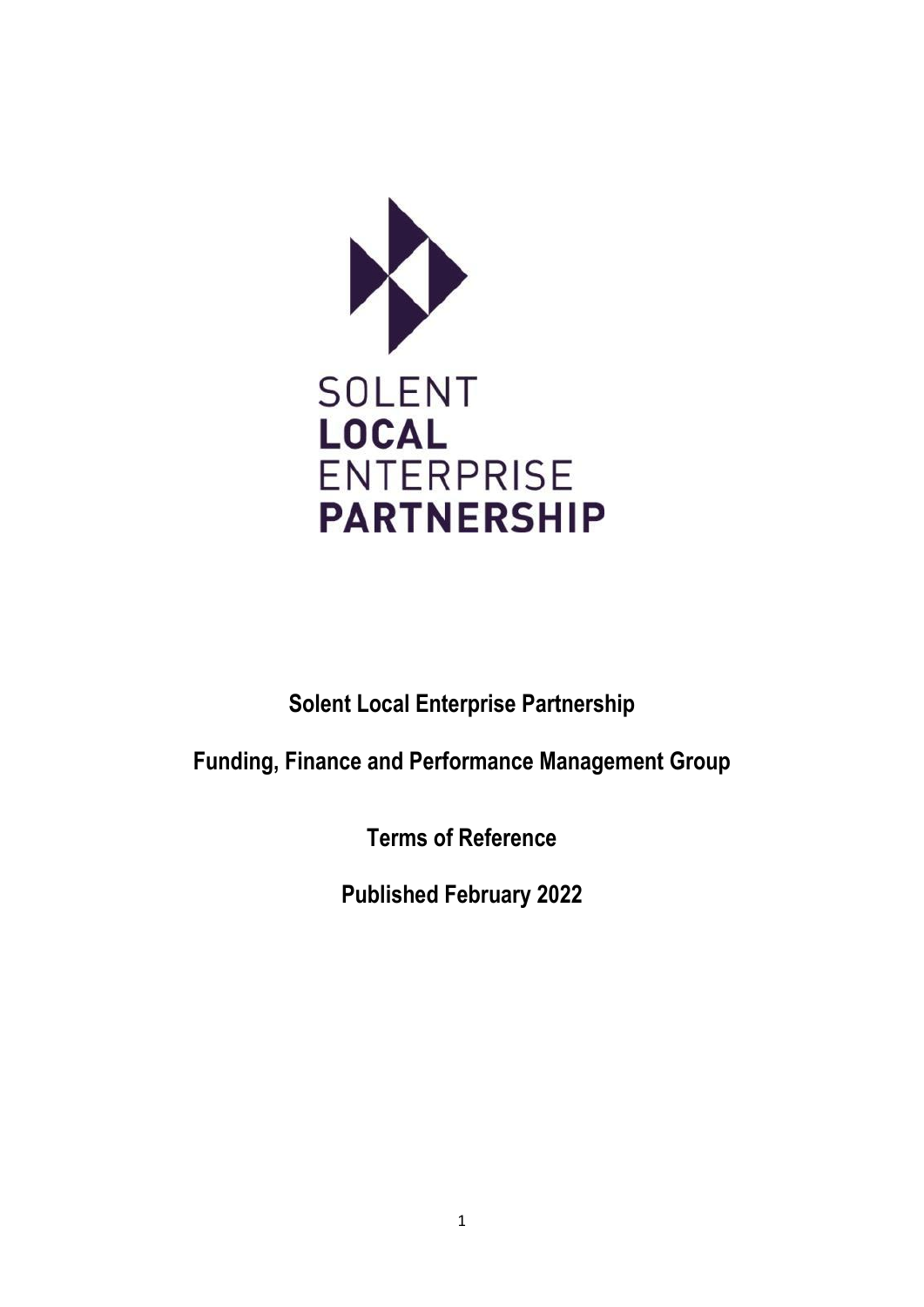# **Background**

The Solent Local Enterprise Partnership (LEP) is the key interface and lead for economic development in the Solent.

Strengthened Local Enterprise Partnerships sets out four key roles for the LEP as follows:

- Strategy: Developing an evidence-based Local Industrial Strategy that identifies local strengths and challenges, future opportunities and the action needed to boost productivity, earning power and competitiveness across their area.
- Allocation of funds: Identifying and developing investment opportunities; prioritising the award of local growth funding; and monitoring and evaluating the impacts of its activities to improve productivity across the local economy.
- Co-ordination: Using their convening power, for example to co-ordinate responses to economic shocks; and bringing together partners from the private, public and third sectors.
- Advocacy: Collaborating with a wide-range of local partners to act as an informed and independent voice for their area.

# **Objectives**

In pursuance of this the Funding, Finance and Performance Management Group (FFPMG) provide support and advice to the Board in relation to overall performance of commissioned local growth activity, provide an overview of sources of funding that are being allocated to support local growth activity and provide overview and scrutiny of financial performance.

The Solent LEP is also strongly committed to ensuring that the funding the LEP are entrusted with is properly managed in a transparent and accountable manner that always ensures best value for public money. FFPMG form a critical element of the LEPs approach to securing very close oversight of the work of the LEP to ensure that it is fully meeting all of its governance and transparency responsibilities. This includes ensuring appropriate overview and scrutiny arrangements are in place, including independent audit of LEP activity. In this regard, FFPMG provide advice in relation to both the Solent LEP Board and S151 Officer of the accountable body of the Solent LEP (in recognition of the role of the S151 officer as set out in the CIPFA Principles for section 151 officers in accountable bodies working with local enterprise partnerships).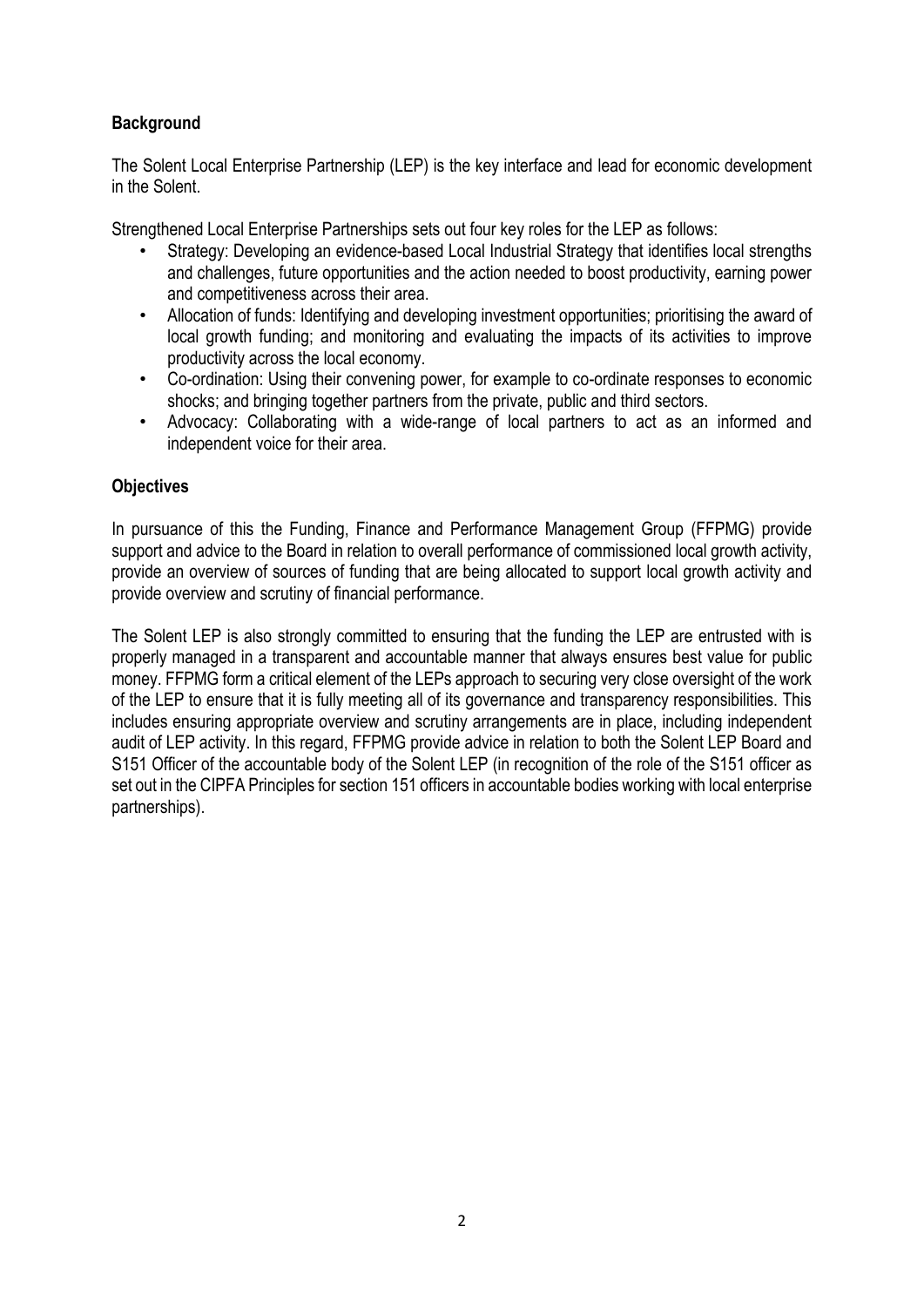# **Relationship with Solent LEP Governance Structure**



The Funding, Finance and Performance Management Group is a management group that is appointed by and reports and provides advice to the main LEP Board.

The Funding, Finance and Performance Management Group sits within the Solent LEP Governance Structure as seen above. The Management Group will have regard for, and act in accordance with, the relevant scheme of delegation and the Solent LEP Assurance Framework.

The Funding Finance and Performance Management Group sits below the Solent LEP Board and has a focus on delivery. The group helps co-ordinate Solent LEP activity and provides advice, alongside the Solent LEP Chief Executive, to the Board on strategic and operational matters. In this role, the group appraises the priorities and actions identified by the Advisory Panels.

Advisory panels have been established and this work will also be fed into the Funding, Finance and Performance Management Group.

#### **Membership and Structure**

Membership of the Funding, Finance and Performance Management Group shall consist of nine members with voting rights comprising of the following:

- A private sector Chair which must be a Business ("B") Director of Solent Local Enterprise Partnership Ltd (and ordinarily, before appointment as chair of FFPMG, the appointee should have served on the group for at least 12 months)
- Three additional Business ("B") Director of Solent Local Enterprise Partnership Ltd
- Three Public Sector ("P") or Higher Education ("H") Directors of Solent Local Enterprise Partnership Ltd
- The Deputy Chief Executive Officer of the Solent LEP, or their nominated representative
- The Chief Financial (S151) Officer of Portsmouth City Council, or their nominated representative.

# **Directions on Appointments to the Funding, Finance and Performance Management Group**

Funding, Finance and Performance Management Group membership is at the discretion of the Board of Solent Local Enterprise Partnership Limited. The Funding, Finance and Performance Management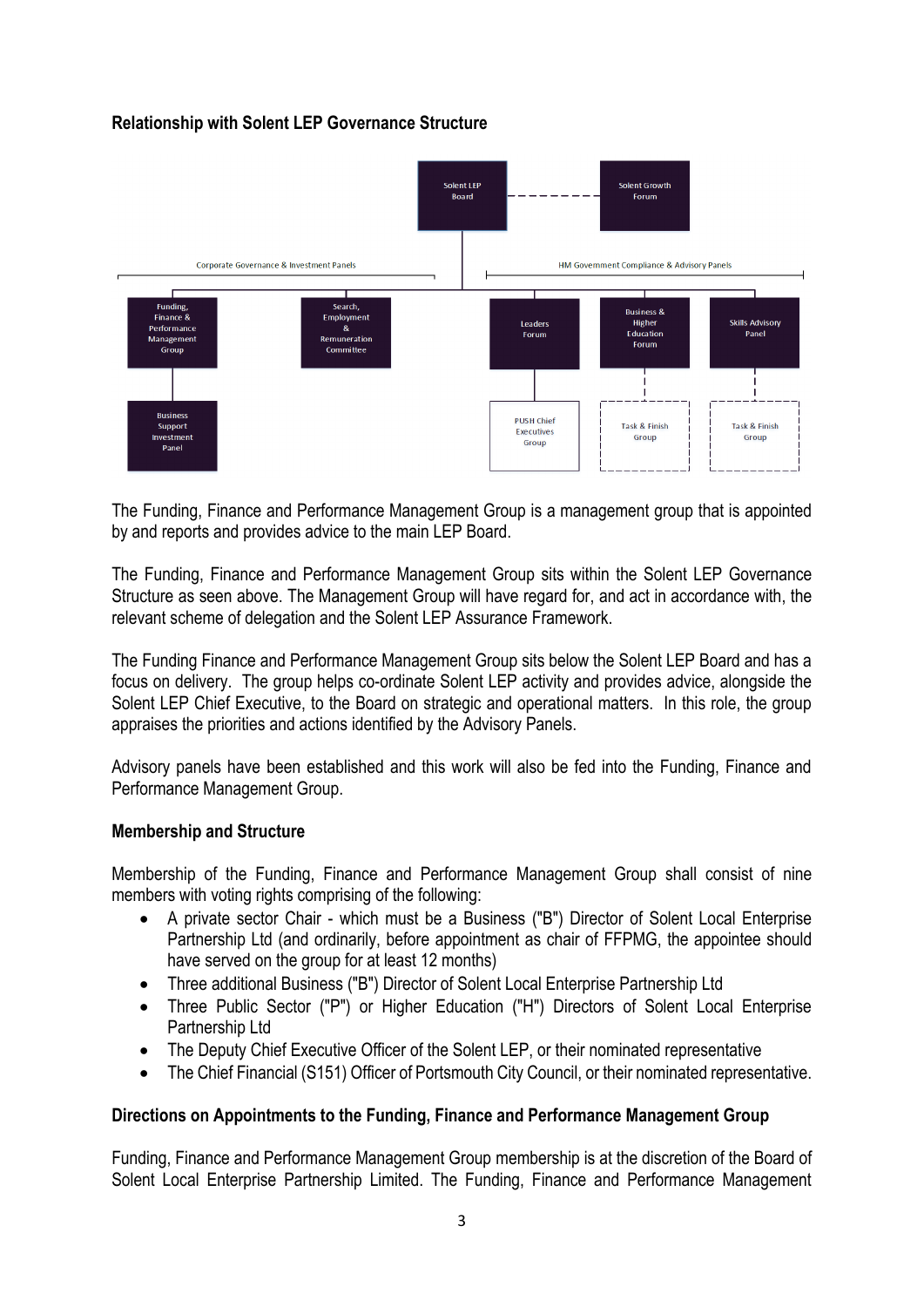Group Chair must always be a B Director of Solent Local Enterprise Partnership Ltd. Management Group Members may nominate substitutes from the Solent LEP Board in the event that they are unable to attend a management group meeting. Nominees will have full voting rights. The Chair and members of the management group shall ordinarily be appointed for a period of three years. In the event that retirements after a three-year term would result in the Board being unable to appoint all B and P Director roles, the two longest serving B and P Directors shall retire and the third continue. The Solent LEP CEO and Accountable Body CFO constitute standing members of the FFPMG and will not be subject to prescribed term lengths. Members of the management group may resign their position at any time by giving notice in writing to the Chair.

The main Board of the LEP shall determine the six non-executive members appointed to the Funding, Finance and Performance Management Group, selected from nominations received from the members of the Board.

# **Quorum**

For the management group to be quorate at least four members will need to be present at meetings. This must include the private sector Chair; a Business Director, the Chief Executive Officer of Solent LEP or their nominated representative and the Chief Financial Officer of Portsmouth City Council, or their nominated representative.

In addition to the minimum quoracy requirements, the Solent LEP will use all reasonable endeavours to ensure that at least one Public Sector is also in attendance at FFPMG meetings<sup>1</sup>

# **Decisions and Voting**

The role of the management group is both advisory and decision making, and there is an expectation that they will provide recommendations on matters of finance for consideration by the main LEP Board and the Chief Finance Officer of Accountable body for the LEP. It is expected that the advice and recommendations of the management group will normally be reached by consensus, but if a vote is required decisions shall be made on the basis of a majority of those members attending and voting at a

# **Attendance by Others**

The work of the management group will be supported by the attendance of the Solent LEP and Accountable Body Finance Team, supplemented by other representatives of the Solent Executive Team as required. These attendees will not have any voting rights.

# **The Role and Responsibilities of the Funding, Finance and Performance Management Group**

The Funding, Finance and Performance Management Group shall be responsible for the following: **Funding**

<sup>&</sup>lt;sup>1</sup> It is recognised that, from time to time, the FFPMG does set funding criteria and/or consider funding applications on behalf of the Solent LEP Board for capital programmes where there is an expectation all or many of the Local Authorities within the Solent area would submit applications for funding. The Local Authorities of the Solent area are the Public Sector (P) Members of the Solent LEP and, as such, it is expected that there may be occasions where all P Directors have interests in items to be considered by FFPMG and are unable to take part in decision making.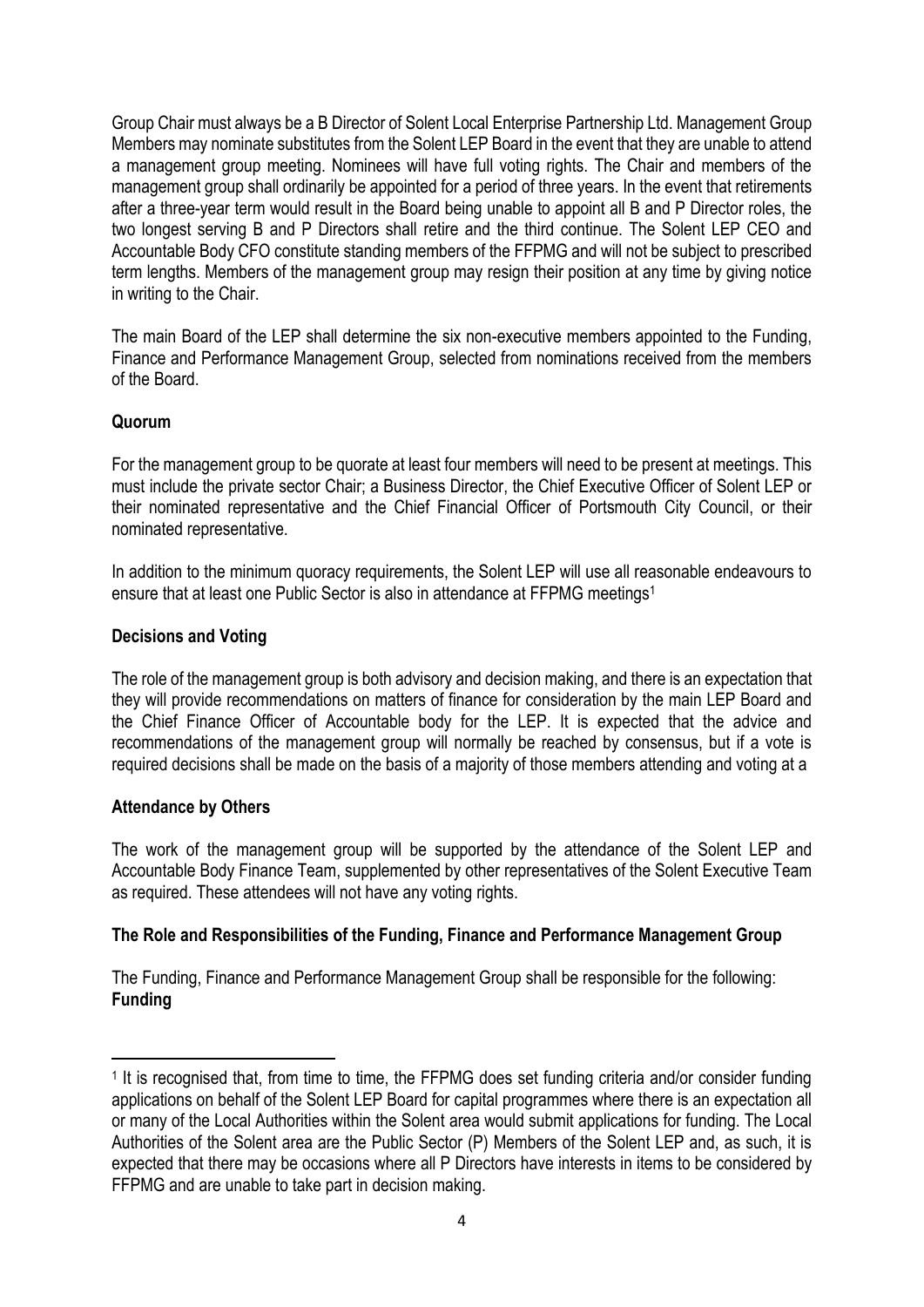- Investment funding, with its delegated authority, to support the delivery of the Strategic Economic Plan (SEP) and the EU Structural Investment Strategy (EUSIF)
- Providing advice to the LEP Board on Investment funding more generally
- To receive reports from other advisory panels and committees panels and committees as appropriate to inform consideration of funding or finance related matters
- Provide advice to the Solent LEP Board on the development of an evidence-based Local Industrial Strategy that sets out a long-term economic vision for their area, including advice in relation to approaches to local consultation.
- Provide advice to the LEP Board on the development of a strong local evidence base of economic strengths, weaknesses and comparative advantages within a national and international context. This will be supported by robust evaluation of individual projects and interventions.
- Provide advice to the LEP in relation to opportunities for collaboration across boundaries where interests are aligned when developing strategies and interventions to maximise their impact across their different objectives.
- Monitor that the funding awards made by the LEP are being used to deliver the agreed outcomes

# **Finance**

- Preparing the Medium Term Financial Plan and to submit this to the Board for approval on an annual basis
- Ensuring that the Medium Term Financial Plan (Revenue and Capital) as agreed by the Board is implemented
- Monitoring and managing the Medium Term Financial Plan within the constraints of the delegated authority as agreed with the Board
- To receive and consider quarterly reports on progress against the Medium Term Financial Plan taking any necessary action within the limits of the delegated authority as granted by the Board
- To make recommendations to the Board on any necessary action falling outside of the management groups delegated authority as granted by the Board
- Preparing the Financial Statements of the Solent LEP Limited for the LEP Board to agree.
- Review or scrutinise the management accounts of the LEP which will feature within the financial statements of the Accountable Body

# **Governance and Risk Management**

- Annual review of risk management framework to include delivery capacity of Solent LEP and delivery partners in addition to the SEP and the EUSIF
- Provide advice to the Solent LEP Board on the development of the LEPs annual delivery plan and end of year report. This will include key performance indicators to assess the impact of their Local Industrial Strategy, funding and interventions. It will inform objective assessment on Local Enterprise Partnership performance both nationally and locally.
- Monitoring compliance with all terms and conditions attached to funding awards and recommending action where they are not fully complied with.
- Providing advice to the LEP Board and S151 Officer on the LEPs approach to ensuring that the responsibilities of the Chair, Board, Director, and Accountable Body, including over spending decisions, appointments, and governance set out clearly and transparently.

# **Audit**

- Monitor and evaluate performance against Solent LEP targets under the SEP and EUSIF
- The appointment of the Independent Auditor and overseeing the annual audit process (including the certification of final grant claims)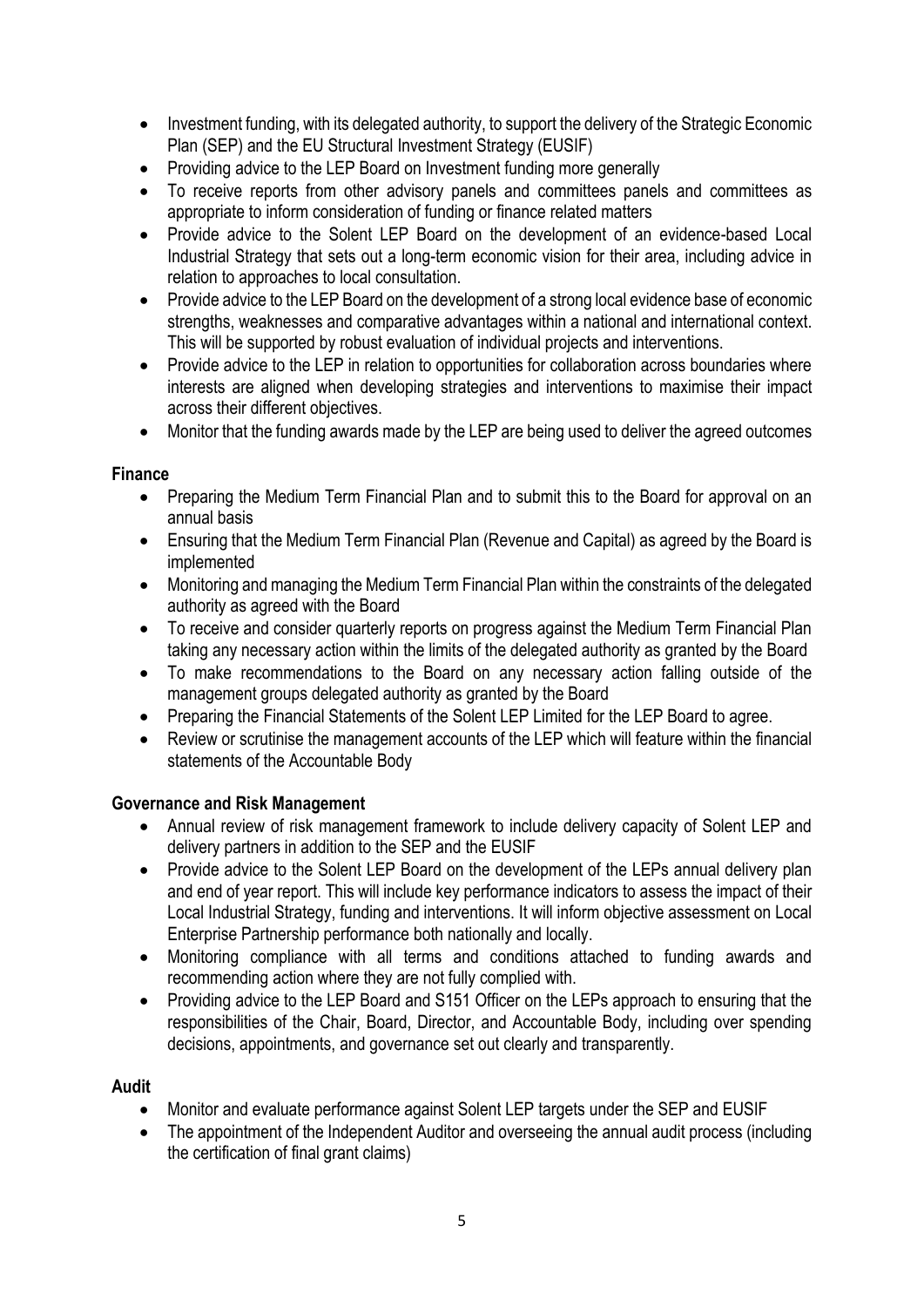- To ensure that the financial statements of Solent LEP Limited are audited within the required statutory timescales
- Receiving reports from both internal and external auditors and respond accordingly
- Investigate any financial irregularity contained within the remit of the LEP and to make recommendations to the Board and S151 Officer accordingly

Any other issues that are specifically delegated to the management group by the Board.

### **The Role of the Chair**

The Chair will be responsible for agreeing the agenda for each meeting and deciding the order of matters to be discussed.

The Chair will agree in partnership with the LEP Executive at the start of the new financial year the programme for the forthcoming year.

The Chair will chair all the meetings of FFPMG. If the Chair is unable to attend a meeting, the Chair and/or the relevant Solent LEP Board Director lead will nominate a Deputy Chair from amongst the FFPMG membership to stand in their absence for the duration of the meeting.

The Chair will decide the order in which members will be called to speak ensuring that all members present, who wish to, are given an opportunity to speak and also seeking to ensure that all views are fairly represented.

The Chair may suspend the meeting if in his or her view this is necessary; for whatever period of time he or she thinks appropriate.

The Chair will act as an ambassador for the Solent LEP and the work of the LEP in relation to the Funding Finance and Performance Management Group.

The Chair will take on the role of Solent LEP Assurance Champion (further details in relation to this role are included in the LEP Assurance Framework). In this role, the Assurance Champion will actively participate in relevant local authority scrutiny panel enquiries on behalf of FFPMG to ensure effective and appropriate democratic scrutiny of investment decisions. This will include attendance at meetings of the Solent Growth Forum as required.

# **Conduct of Funding, Finance and Performance Management Group members**

All Solent LEP Members are expected to follow "The 7 principles of public life" code of conduct and an LEP Code of Conduct has been established which all FFPMG Members are required to sign. A copy of the LEPs Code of Conduct is available [here](https://solentlep.org.uk/media/2382/solent-lep-code-of-conduct-blank-form.pdf)

#### **Deputations at meetings**

The Funding, Finance and Performance Management Group may receive deputations on a matter from any organisation or individual, where notice has been given, which is deemed relevant to the role of the Management Group. The following rules will apply:

Notice of the intended deputation stating its purpose must be received in writing by the Head of Policy, Communications and Partner Engagement by 12 noon on the working day preceding the meeting.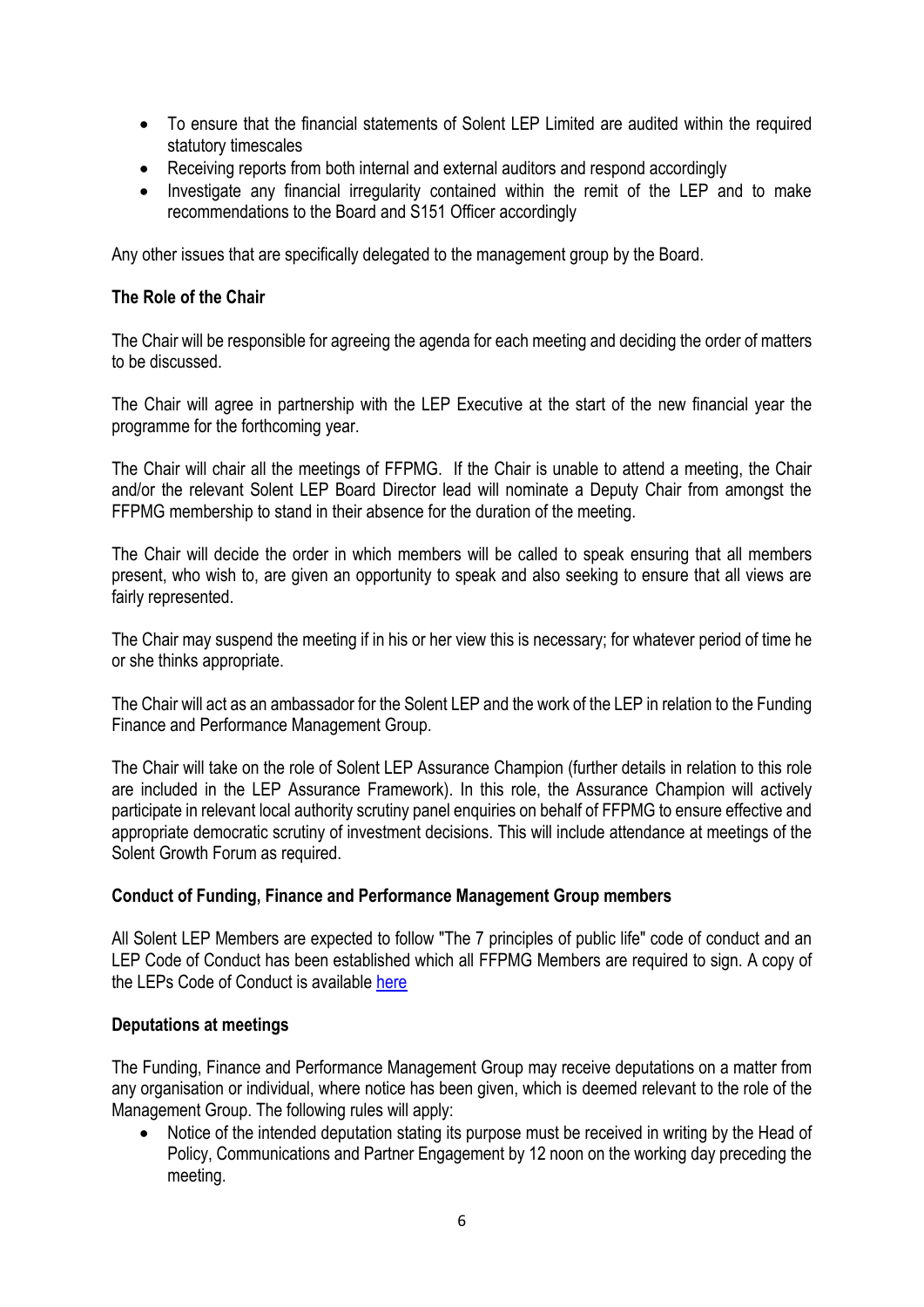- Decisions on whether to receive deputations on a matter will be made by the Chair and the Chair may waive the giving of notice in any case they consider appropriate.
- When the deputation is given it must relate to the agreed purpose in respect of which it is made.
- No person may speak for more than 6 minutes per deputation.
- The total time for those in favour and against a proposal will be 12 minutes respectively. If more than 2 people wish to speak for or against a proposition, the time allocated to each will be reduced proportionately, unless they agree otherwise amongst themselves how to apportion the 12 minutes.
- Those attending may make a written or verbal presentation which may be supplemented by a modest visual aid such as a single plan, photograph or video recording. This will be retained by the Solent LEP. Video recording presentations are included within the time allowed to deputations.
- Questions to deputations will be permitted, but only to clarify a statement.

### **Support and Administration Arrangements**

The Solent LEP Executive team will provide the secretariat for the Funding, Finance and Performance Management Group. Details on current members of the LEP team are [available here.](https://solentlep.org.uk/who-we-are/solent-lep-team/)

Portsmouth City Council is the accountable body for the Solent LEP and a protocol and service support agreement is in place between the accountable body and Solent LEP which is [available here.](https://solentlep.org.uk/media/4009/lep-pcc-protocol-service-support-agreement-2021.pdf)

Independent support may be commissioned by the Solent LEP and Portsmouth City Council to support them with the discharge of their roles and strategic advice in relation to support requirements may, from time to time, be requested from the Funding, Finance and Performance Management Group to inform such commissions. Equally, the Solent LEP and Portsmouth City Council will welcome, consider and respond to any advice from the Funding, Finance and Performance Management Group in relation to future commissions which have the potential to support economic growth in the Solent.

# **Working Arrangements and Meeting Frequency**

The Funding, Finance and Performance Management Group shall meet four times per year, or as agreed by the Chairman in partnership with the Solent LEP.

#### **Declarations of Interest**

In accordance with Article 46 of the Solent LEP Articles of Association and the Local Enterprise Partnership Governance and Transparency Best Practice Guidance a register of interest has been established by the Solent LEP and all Directors have a statutory duty to declare their interests (direct or indirect) in transactions or arrangements involving the Solent Local Enterprise Partnership. This requirement has been extended to all Chairs and Members of dedicated advisory sub-panels of the Solent Local Enterprise Partnership, Section 151 Officers and Chief Executive Officers of any accountable body organisation operating on behalf of the Solent Local Enterprise Partnership and Any other persons with significant influence over the activities of the Solent Local Enterprise Partnership (for example, Solent LEP employees and senior points of contact at accountable body organisations such as legal and financial contacts).

# **Management of Interests**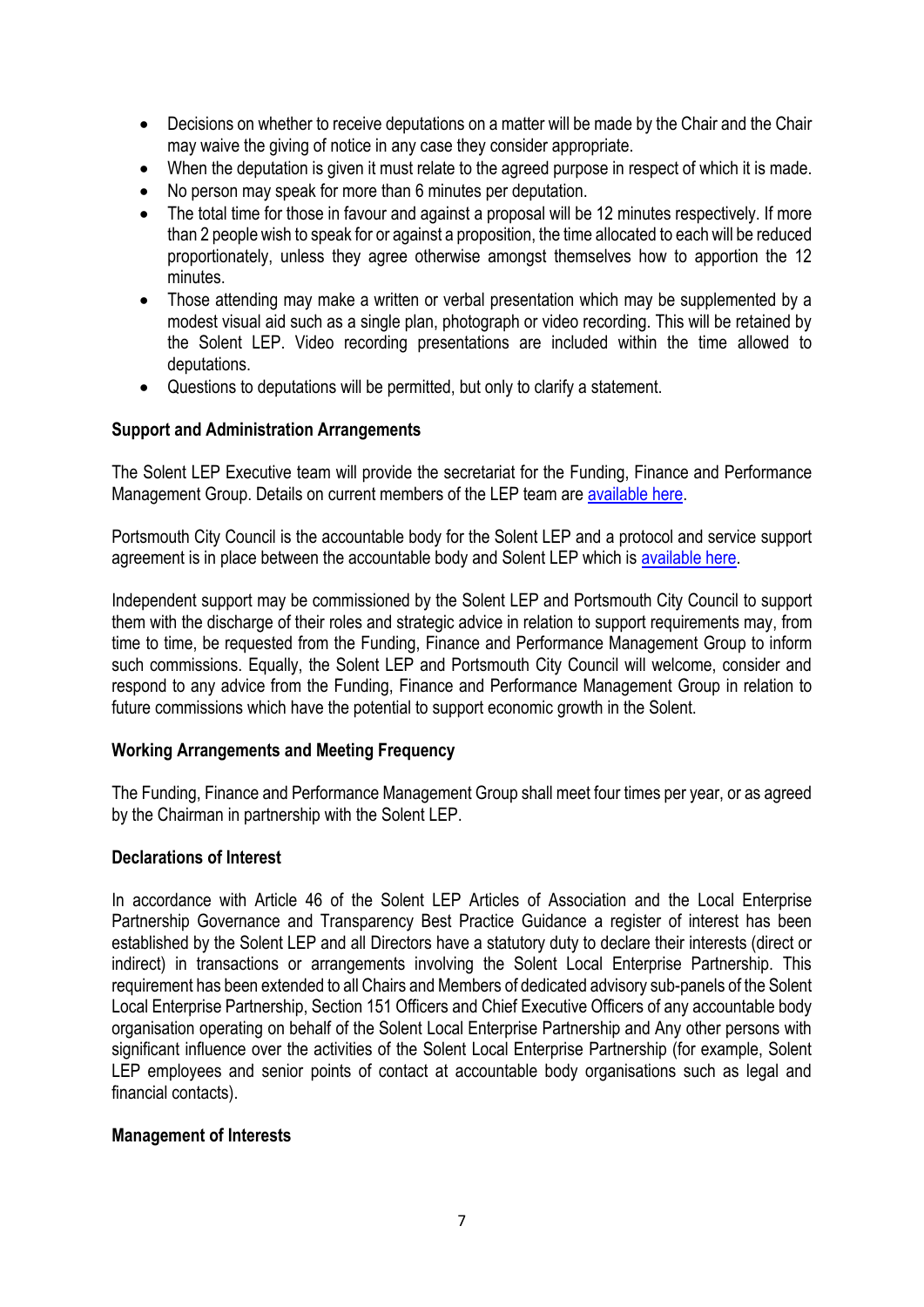The overriding principle adhered to by the LEP is that every FFPMG Member should be, and be seen to be, impartial at the time of participation in any discussion or decision relating to a matter considered by the Funding, Finance and Performance Management Group

This is recognised to be particularly important in relation to any funding awards which are to be considered by the LEP through the competitive, transparent processes set out under the agreed Assurance Framework and it is a fundamental principle that all parties in such processes are treated equally and fairly and that the parties perceive this to be the case.

The Solent LEP takes a proactive approach to the management of all interests. This includes both direct interests in maters to be considered, which would realistically be affected by its outcome, as well as presumed, unconscious or apparent bias arising from an involvement (found where a fair-minded and informed observer, having considered the facts, would conclude that there was a real possibility that the l FFPMG Member could have been biased).

An FFPMG Member must declare the nature and extent of any interest, direct or indirect, which she/he has in a proposed transaction or arrangement with the company or in any transaction or arrangement entered into by the company which has not previously been declared and absent himself or herself from any discussions of the directors in which it is possible that a conflict will arise between his or her duty to act solely in the interests of the company and any personal interest (including but not limited to any personal financial interest).

If a conflict of interests arises for a FFPMG Member because of a duty of loyalty owed to another, the unconflicted Members may authorise such a conflict of interests where the following conditions apply:

- the conflicted Member is absent from the part of the meeting at which there is discussion of any arrangement or transaction affecting that other person;
- the conflicted Member does not vote on any such matter and is not to be counted when considering whether a quorum of Members is present at the meeting; and
- the unconflicted Members consider it is in the interests of the Management Group to authorise the conflict of interests in the circumstances applying.

The notes of meetings of FFPMG will record any declarations of interest made, and whether the Member withdrew from the meeting for that item.

In line with the Local Enterprise Partnership Governance and Transparency Best Practice Guidance, each Member shall review their individual register of interests before each FFPMG meeting and submit any necessary revisions to the LEP and S151 Officer at the start of the meeting.

Even if a meeting has not taken place a Member must, within 28 days of becoming aware of any change to the interests specified, provide written notification to the LEP and S151 Officer, of that change.

# **Gifts and Hospitality**

The Solent LEP also maintains a register of events attended and gifts or hospitality received or given by all persons in their capacity as representatives of the Solent Local Enterprise Partnership or whilst carrying out Solent Local Enterprise Partnership duties. Gifts and hospitality of a significant value arising received by Panel Members in their capacity of representatives of the Solent Local Enterprise Partnership should not be accepted. The giving of gifts or hospitality of significant value should also be avoided. Full information on the Solent LEP Register of events attended and gifts or hospitality received is [available](https://solentlep.org.uk/media/1265/register_of_events_attended-_hospitality_and_gifts_received_form.pdf)  [here.](https://solentlep.org.uk/media/1265/register_of_events_attended-_hospitality_and_gifts_received_form.pdf)